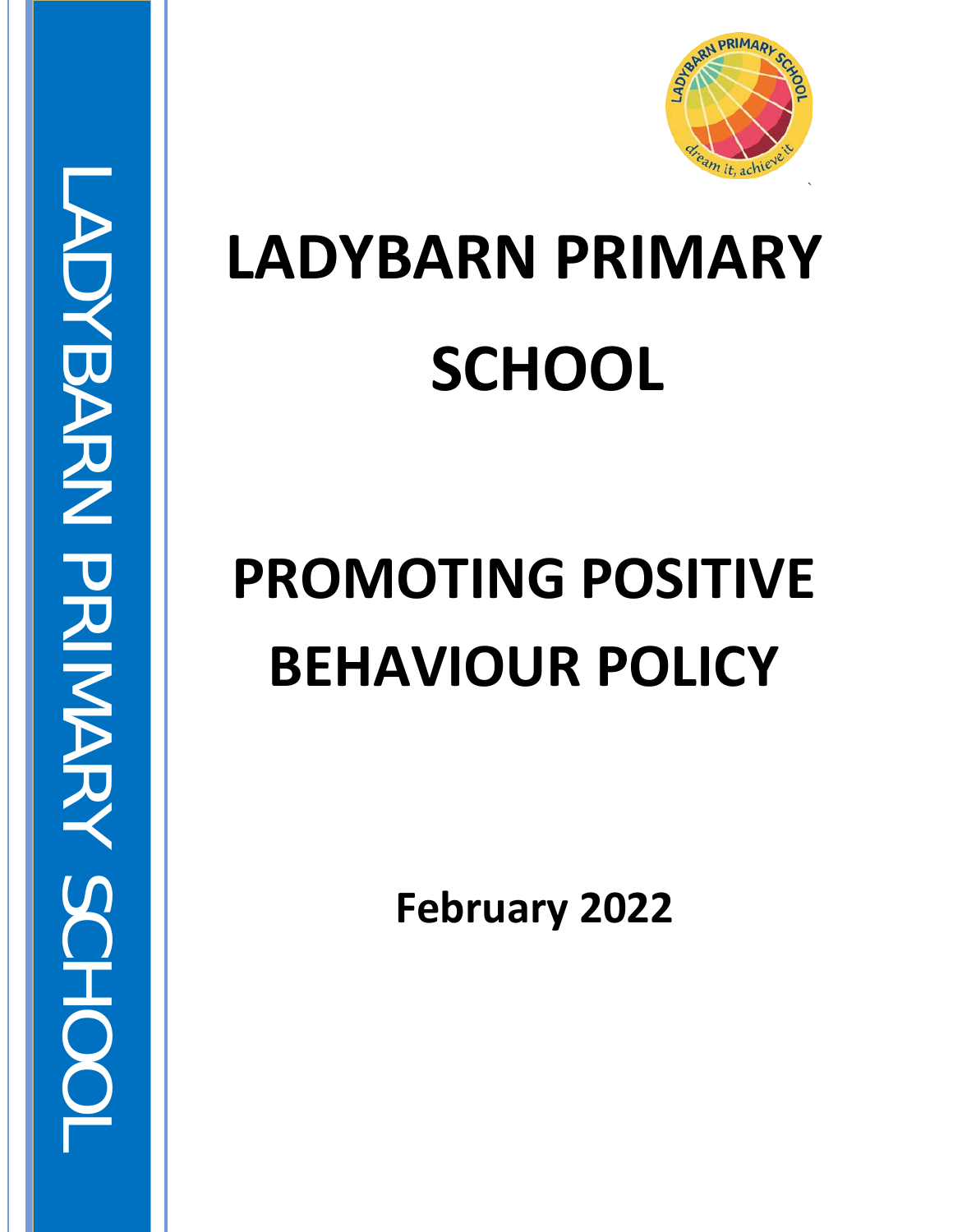# **Promoting Positive Behaviour Policy Date: February 2022 Renewal date: Spring 2024**

## **Intent**

 $\sim 10^6$ 

Behaviour is key to ensuring each child has the environment to support develop their academic and social skills that will allow them to succeed both in school and as an adult. All members of the school community are key to ensuring that the behavioural practices and restorative approaches within school allow all children to thrive. The intent of this policy is to set out the strategies, systems and expectations that support all staff to develop within children the understanding about their behaviour and the self-discipline in order for them to reach their potential.

# **Aims**

- To create a safe and caring environment
- To teach children to think about their behaviour and to learn self-discipline
- To give children the children the chance to make decisions about their work and play and so they can learn about responsibility and independence
- To promote social education
- To recognise, reward and emphasise positive behaviour
- To promote a consistent framework for children's behaviour through the involvement of all school staff
- To gain parental support and involve parents at all times and opportunities

## **Implementation**

- All staff implement the behaviour policy
- The school values are displayed in each classroom and are fully explained to the children each term
- All parents' full support is sought
- The behaviour plan focuses on the positive reinforcements of the school values
- Bullying is actively discouraged and effectively dealt with

#### **Our School Values**

To help protect our rights and encourage us to be responsible, we have basic rules for our behaviour in school.

- We are kind and gentle to each other
- We are honest
- We work hard
- We listen to people
- We look after our school

# **The Restorative Approach**

The restorative approach combines high expectations of behaviour with high support and is characterised by doing things with people rather than to them. It allows us to address problematic behaviour empathetically whilst maintaining strong relationships.

At the heart of the Restorative Approach is the intention to resolve conflict that occurs between people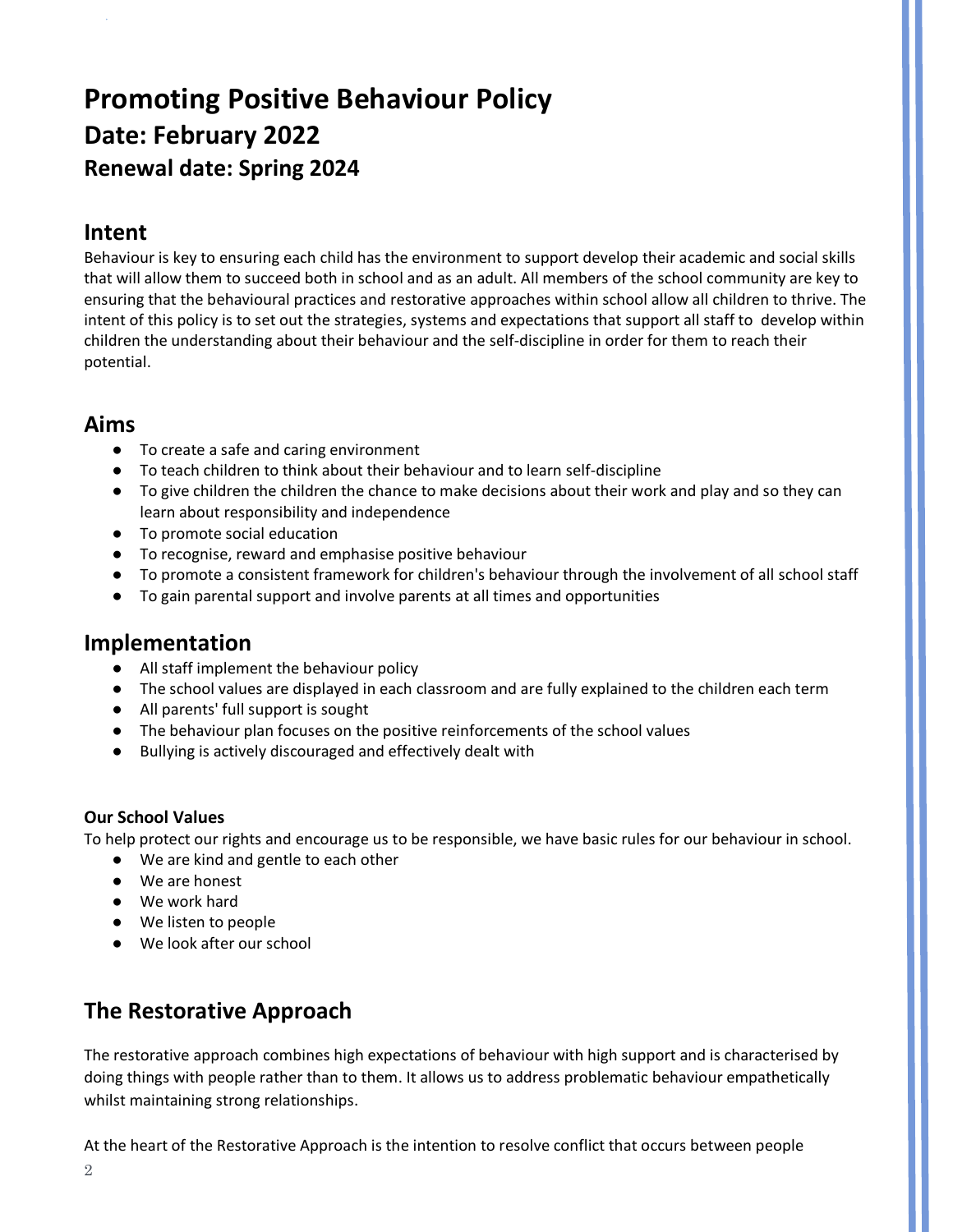through a peaceful and fair process in which all parties are heard and respected.

We believe all children should understand that it is the responsibility of staff, pupils and members of the school community to uphold and maintain our school values. On occasions when these values are not being respected, we use restorative approaches as outlined in our behaviour chart to help pupils understand the impact of their actions and how to resolve it.

We believe that by using this **Restorative Approach** we are giving pupils the skills to independently take responsibility for their behaviour and make more informed choices in the future.

**Restorative approaches** encourage pupils to think about how their behaviour affects others, both pupils and staff. It helps children to develop the values of respect, responsibility, peace, thoughtfulness, friendship, empathy, hope, fairness and love.

If a pupil in our school has been negatively affected by someone's behaviour, adults will ensure that each child's right to be heard is respected and the situation is resolved fairly.

If a pupil has done something wrong they will be asked to recognise the impact their behaviour has had on others and suggest a solution to resolve the situation and prevent reoccurrence in the future.

Our pupils say that they prefer the Restorative Approach as it allows **ALL** parties to have their right to be heard respected.

#### **About Restorative Language**

 $\sim 10^6$ 

There are five key things within restorative practice.

**Theme 1 – unique perspective** – Everyone has their perspective on any given situation and needs an opportunity to express this in order to feel respected, valued and listened to.

**Theme 2 – Thoughts and feelings** – What people think at any given moment influences how they feel at that moment and these feelings inform how they behave.

**Theme 3 – Harm and Effect** – When there are conflicts then harm can result in terms of anger, other negative emotions and damaged relationships and connections between people.

**Theme 4 – Needs** – Whether a person has caused harm or been on the receiving end of harm they are likely to have similar needs. Until these needs are met, the harm may not be repaired and relationships can stay damaged.

**Theme 5 – Putting things right together** – it is the people affected by a situation who are best placed to identify what should happen so that everyone can move on. The ownership of problem solving demonstrates respect and trust and strengthens connections.

When our pupils find themselves in conflict or upset, we will ask them: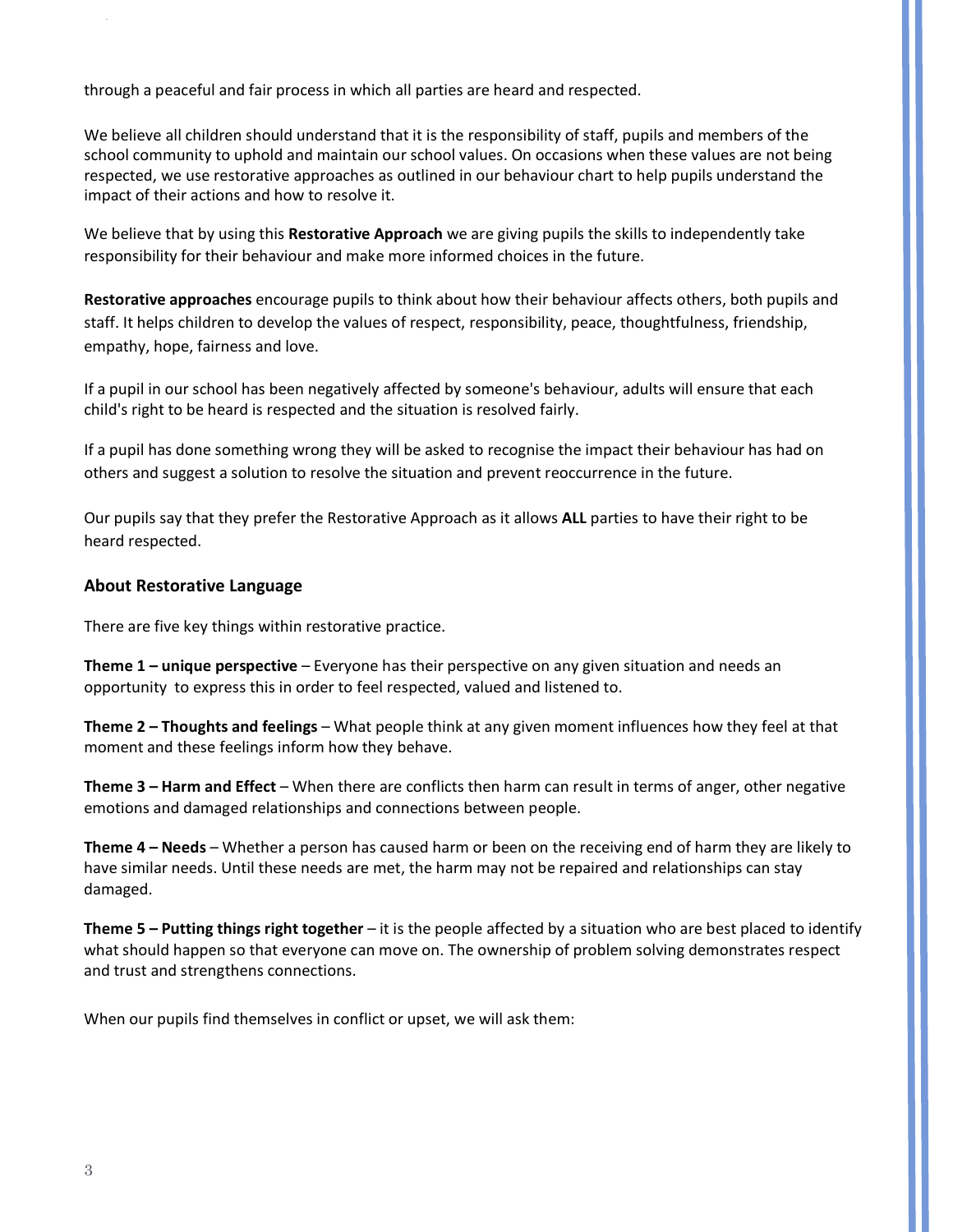#### **UNIQUE STORIES**

What happened?

What then? What was happening before?

#### **THOUGHTS INFLUENCE FEELINGS**

What were you thinking when it happened? What did you feel inside when it happened? What were your thoughts and feelings before it happened? What was the hardest thing?

#### **HARM AND AFFECT**

How are you now? Who else has been affected?

#### **NEEDS**

What do you need to feel better? What do you need now? What do you need now to move on from this? What does anyone else need?

#### **PUTTING THINGS RIGHT TOGETHER - OWNERSHIP OF PROBLEM SOLVING**

What needs to happen to put things right? What does this look like? How does this leave you feeling? Are you ok with that? If you can't do this, what can you do?

If the incident involves more than one child then the questions are asked to each child individually and then the teacher facilitates a restorative conversation in a circle to help resolve the issue between the children involved.

Most situations can be dealt with by working through these questions. The aim here is that the outcome is fair for everyone. If somebody is upset, we aim to resolve the situation fairly. If someone has done something wrong, we expect them to take responsibility for their actions and suggest a way to resolve the problem or upset that their behaviour has caused. This may or may not involve a consequence. Where consequences are introduced we try to explicitly link to them to the incident.

#### **Restorative behaviour process and chart**

Most situations can be dealt fairly and promptly by using the above questions.

#### **Foundation Stage**

 $\sim 10^6$ 

A restorative approach is also used in Foundation Stage. There is a real focus on children developing the language so that they can manage their relationships and interactions in school.

The same school behaviour rules apply as for the rest of the school. Where children are not following school expectations, a member of staff would speak to them in a supportive manner to explain why the behaviour is not acceptable and redirect them to play with something else.

If the behaviour continued, were more serious or the child had got visibly upset or angry then a member of staff would take the child to a calm, quiet place to have some "time in." This might be time alone but also could include involve sharing a book together or playing together. Once the child was again calm, then an age appropriate language restorative dialogue would take place to explain how that behaviour has made other people feel and why we are not allowed to act in that way. Children are encouraged to both show and say sorry.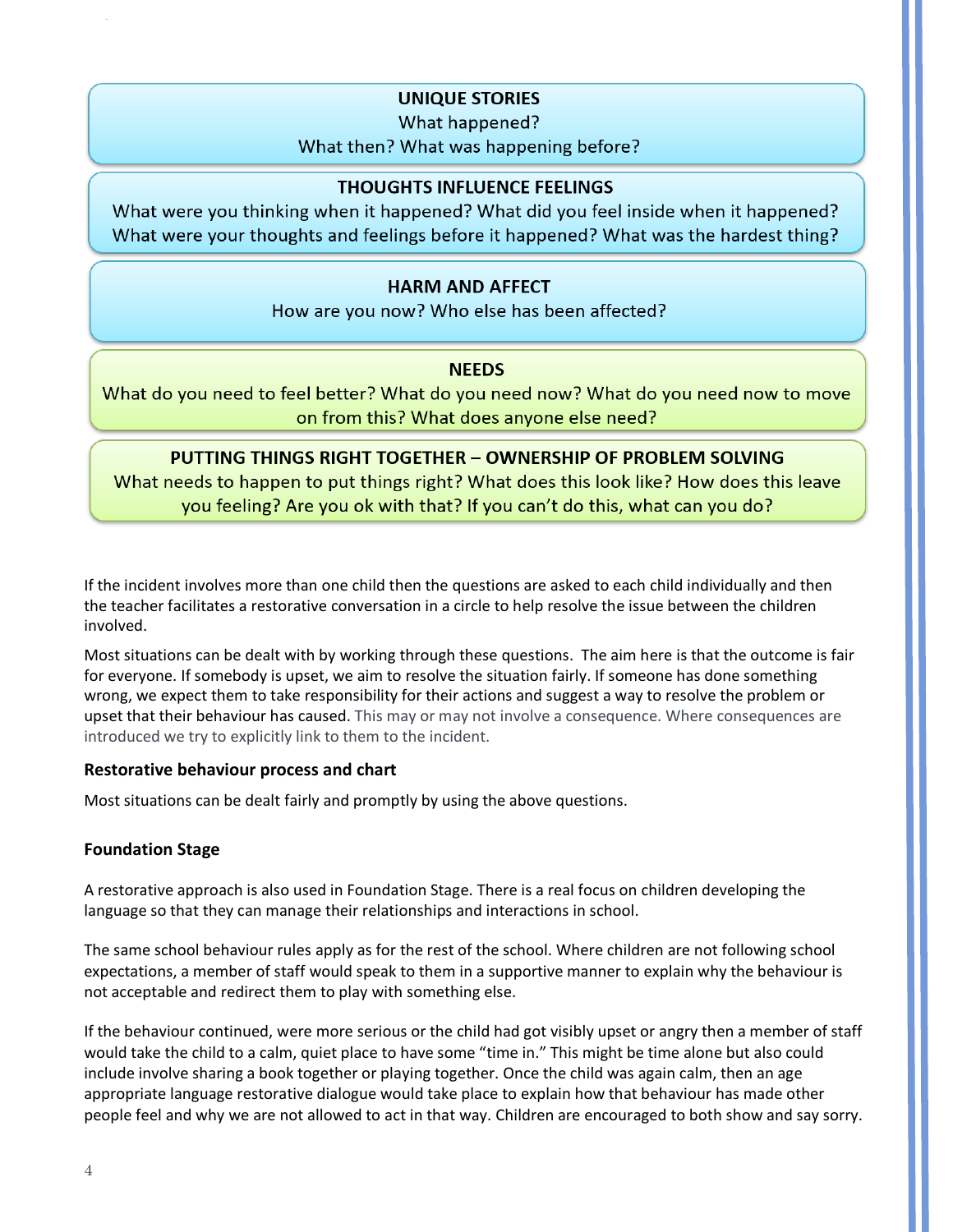# **The Traffic Light System**

 $\sim 10^6$ 

This is a **positive behaviour management system** - to support and enable the teacher and children to achieve consistently high levels of behaviour by providing clear, visual guidance to the children as to the behaviour that all adults expect which supports learning and respects children's right to be safe and learn. It is also used to remind children about unacceptable behaviour that impinges or disrespects children's right to be safe and learn.

Throughout school, there is a clear behaviour management progression that moves from



All the children's names start each day on the green circle.

# **Supporting and Encouraging Positive Behaviour**

We aim to build a climate within school that encourages responsibility and cooperation.

Children who stand out in class in a given day may move their name, initially, to the silver circle. If a child whom has moved to silver continues to stand out in terms of good behaviour, continuing their good example set to other children, their name can then be moved up to gold board.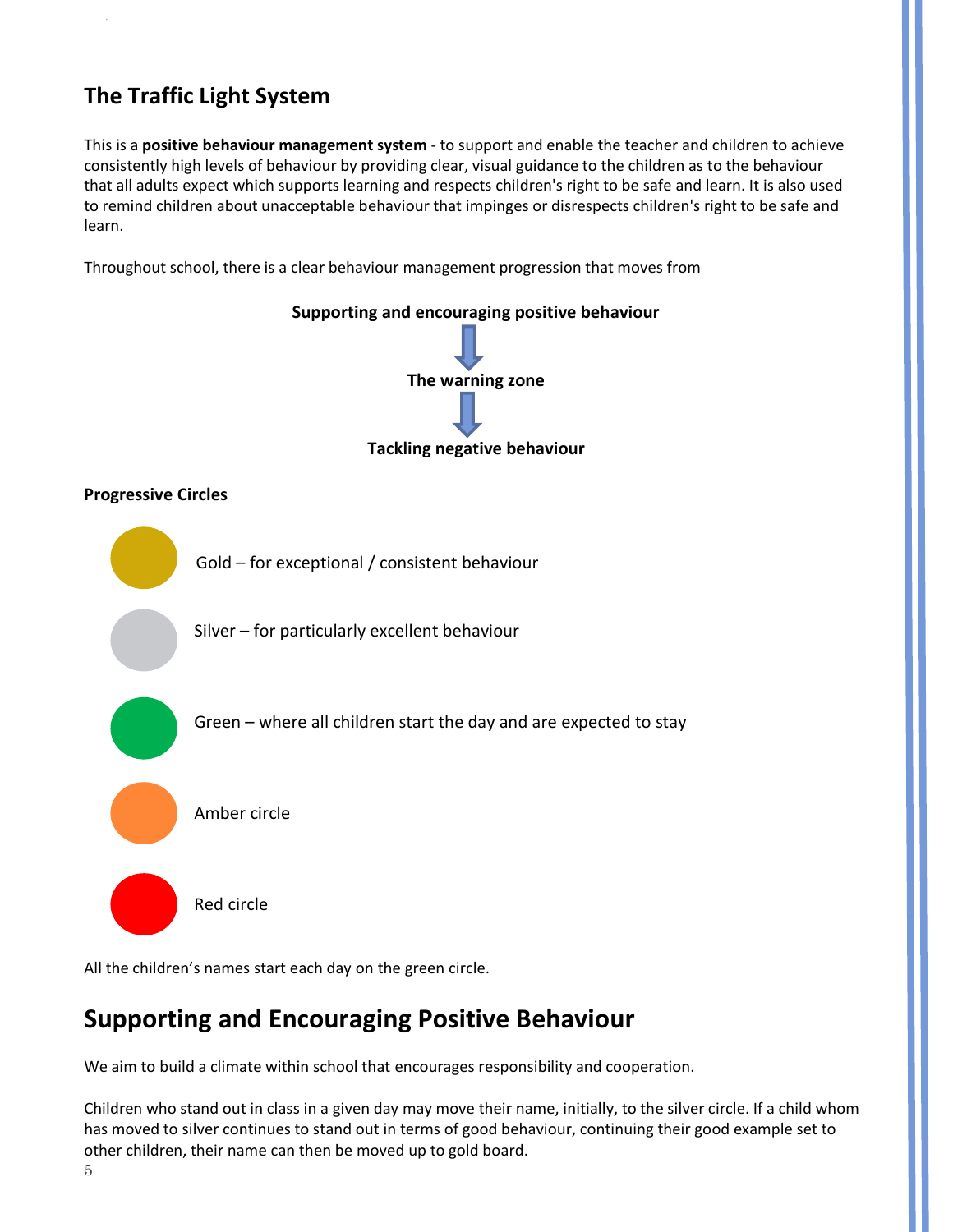At the end of a term the top 3 children on gold get a whole school reward.

Positive behaviour is encouraged in a wide range of ways which are integral to the whole class working day. These include:

- Creating and further developing positive relationships with each child in the class by going the extra mile to find out about the child's wider interests both in and outside of school
- Balancing praise and encouragement with correction aiming for a ratio of 6:1
- Using positive and motivational language in class and when talking about behaviour, making the behaviour inappropriate, not the child
- Modelling the behaviour you want to see from the child
- Building a positive working environment in the classroom
- Preventative strategies that are personal to particular children
- Gearing the curriculum and the learning environment for maximum success in a wide range of academic and non academic activities.
- Acknowledging children when they are behaving responsibly, well, positively, thoughtfully, etc. through public acknowledgements, such as,
	- o Verbal/ non verbal praise
	- o Stickers and positive comments on work
	- o Special responsibilities
	- o Letters/postcards home to parents home to parents
	- o Weekly award in Awards Assembly and tea party
	- o Positive visits to other teachers/senior leaders
	- o Positive meetings with parents
	- o Positive slips home
	- o Class rewards
	- o Prize Boxes

**The 'warning zone'** This 'zone' provides a bridge between positive comments and reward and actual *consequences* for misbehaviour. Its purpose is to alert the children to the fact that they need to change some aspects of their behaviour and gives them a chance to make different choices. Very often, use of praise for children who are doing the right thing will refocus the children who are not. This should always be used in the first instance.

There are two stages of the warning that teachers follow one after the other.

#### Firstly, is a **verbal warning.**

The teacher draws the attention to the inappropriate behaviour and states clearly what the expected behaviour is. The teacher may then use a phrase like 'I have reminded you of the behaviour I expect and believe you will use this verbal warning to make a better choice about your behaviour.'

Following this stage, **is sitting on their own** for age appropriate minutes (6 years = 6 minutes, 10 years = 10 minutes). The child is moved away from the other children and the lesson. There should be a designated area in the class for this purpose and is always used for this purpose. The child must be made aware that this is the last chance they have to make better choices about their behaviour. An egg timer / clock should be used. The child is then supported to re-engage in the lesson with a verbal reminder of how to do this in a positive way and the consequences of not doing so.

 $\sim 10^6$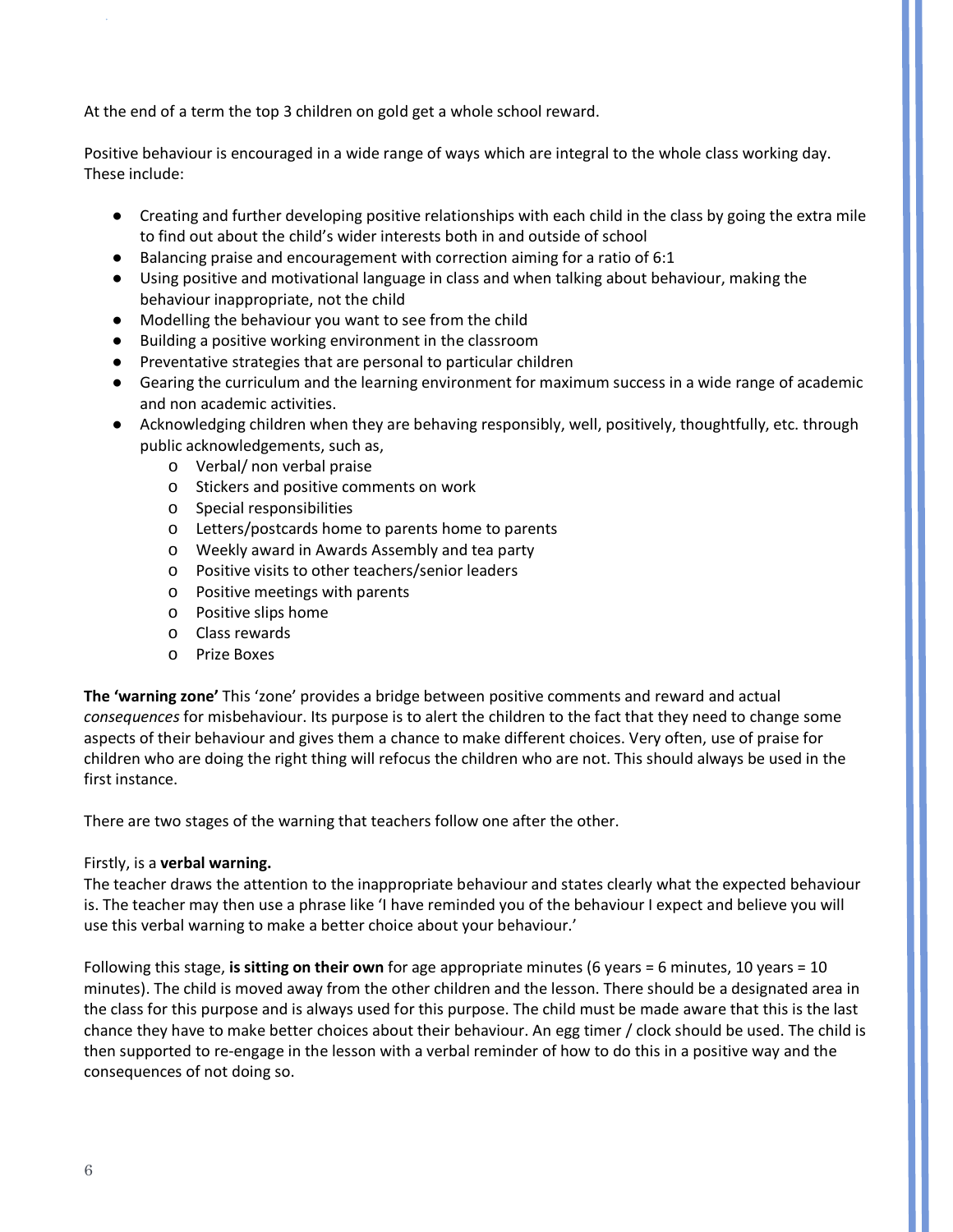**If the negative behaviour continues, staff should move to strategies to tackle negative behaviour and support positive behaviour.** 

#### **Tackling Negative Behaviour**

#### **Amber circle**

 $\sim 10^6$ 

- The child must move their own name over to the amber circle
- The child's name must stay on the Amber circle
- This results in a consequence of some time lost (3-5 minutes) to be missed from their break time. If this behaviour happens in the pre-lunch period, teachers can use their discretion about whether some time is lost at lunch.
- It is important the class staff spend some time reflecting with the child about their behaviour with the focus being on repairing the relationships and focusing on positive things they are doing and feeling in order for them to improve their different behaviours
- CPOMS recording would be dependent on the context of the child-parent dynamic so for example, the staff member may record if there is a child-parent dynamic that would require this detailing and this log, or they may record amber incidents where there is a high frequency of such incidents.
- **If this pattern continues through the week**, the parents are to be informed on an informal basis. This is left to the discretion of the Teacher.
- If behaviour improves, then the child moves their name back to the green circle.

For instances when you are not in the classroom (PE, Games, etc.) the children will need to move their name over as soon as they return to the class. It is advisable to take some paper to jot down the names.

If the misbehaviour **continues, escalates on the same day or is considered more serious eg hurting another child.** 

#### **Red Circle**

- The child must move their name to the red circle
- This is entered into CPOMS and the reason given. Parents are informed.
- The child is sent to their paired class for 15 minutes to complete a Reflection Task. They are to be accompanied by another child and on re-entry to the class a working relationship should be rebuilt rather than continuing the incident. Essentially the message is 'let's start again'. The child's name should now be moved back to green
- It is always the endeavour of teachers to get the child back into the positive zone of behaviour management.

#### **Patterns of persistent misbehaviour**

These are when:

.

- A child has been on amber circle a number of times over a short period of time or
- Has been on red circle a number of times or
- A combination of the two

Under these circumstances, teachers will need to ask parents to come in to discuss the need for their child to now be on a Behaviour chart.

#### **Behaviour Charts**

A behaviour chart should be provided for children who are not able to manage their behaviour through the usual channels of rewards and consequences in the behaviour policy These are devised with the AHT or HoS and are tailor made to meet the individual child's needs.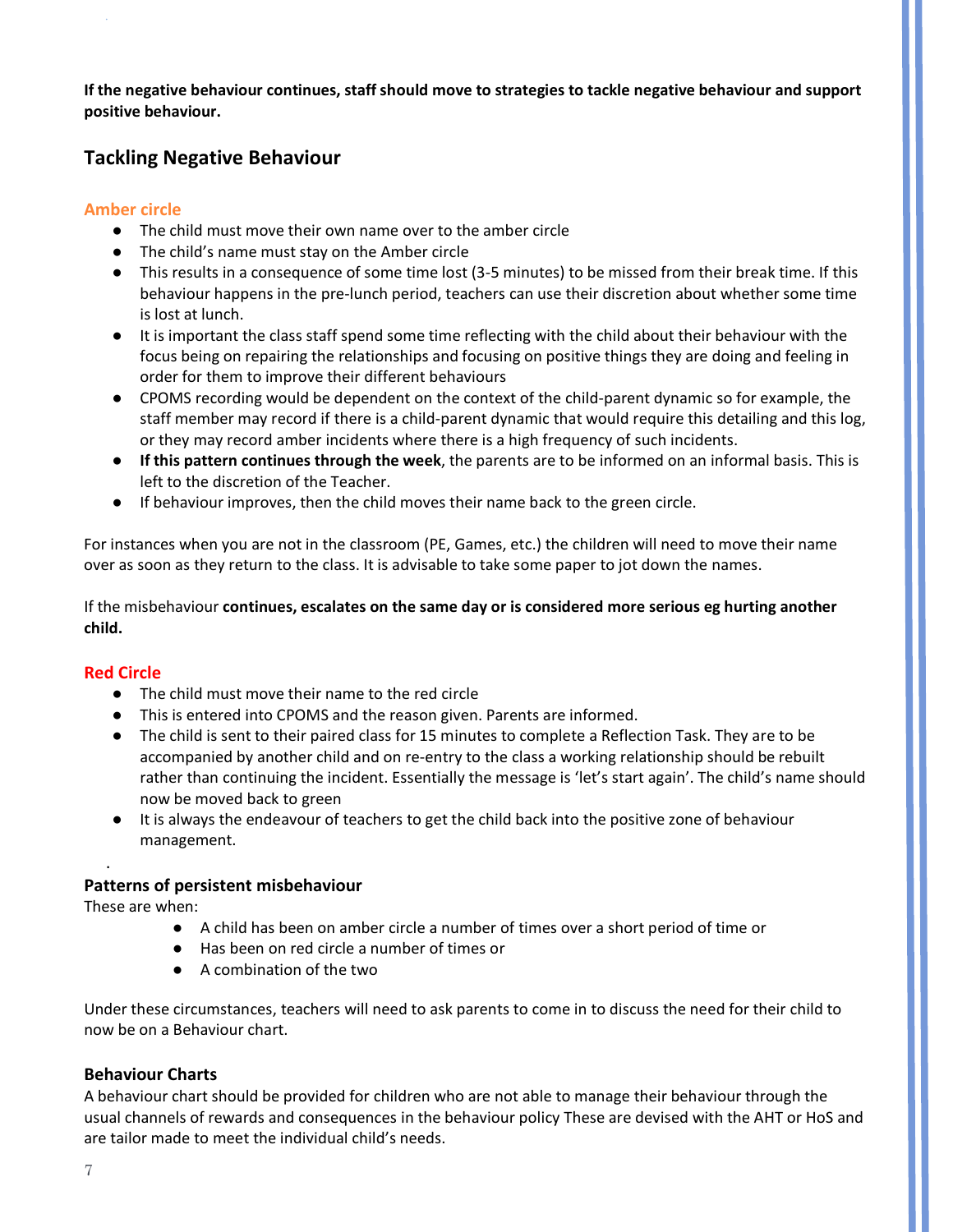#### **Monitoring**

 $\sim 10^6$ 

Behaviour is monitored by the Head of School and Assistant Headteachers.

Any children who have a significant number of incidents will be discussed by the senior leadership team. This will be an opportunity to look at any support needed either through support structures in class or through interventions.

#### **Playtimes / Lunchtimes**

At these times a range of strategies are used to encourage and promote good behaviour. These include verbal praise, stickers, special responsibilities and lunchtime awards

- Whole school rules are in operation at playtimes and lunchtimes
- Children are encouraged through verbal praise to play co-operatively.
- Those not following the rules are given a verbal warning. Those who still continue to choose not to follow the rules are asked to stand by the teacher for a period of time.
- Children who have been fighting, hurting one another, repeatedly not listening to an adult are referred to a member of the senior leadership team.

#### **Severe Behaviour**

Such incidences include:

- Fighting
- Walking out of class
- Walking away from a member of staff
- Malicious allegations against staff

Serious incidents that happen in school should be reported to the senior leaders who will deal will the incident. Those involved will be asked to write down the events that occurred. Written accounts may also be taken from other children who witnessed events. Those involved will be kept out of the class for the remainder of the day and a letter will be sent home that evening signed by that Senior Member of staff.

#### **After an incident**

Any incident can have a negative impact on relationships, self-esteem and mental health. After any incident is important that the people involved ensure that children are clear on what has happened and what will happen going forward. It is also important that after an incident time is taken to repair any damage to relationships between all parties involved. Again, children need to be taken back to their position of strength, around positive behaviours they already use in order to develop and use the expected behaviours identified as part of the incident.

#### **Exceptional Cases**

In the cases of a serious incident, the Head of School / EHT may reluctantly take one of the following steps, depending on the severity of the incident and the records of previous interventions / exclusions:

- Seclusion child spends time in school but out of their class and / or in a separate room for a period of time (ranging from half a day to 3 days), supervised by a member of staff
- EOTAS exclusion child is excluded from class, given 0.5 education from a teaching assistant in isolation from other children and 0.5 day's work undertaken at home with work provided. The EOTAS exclusion may be carried out at another Trust School site as a further escalated consequence.
- Fixed term exclusion (see LA guidelines)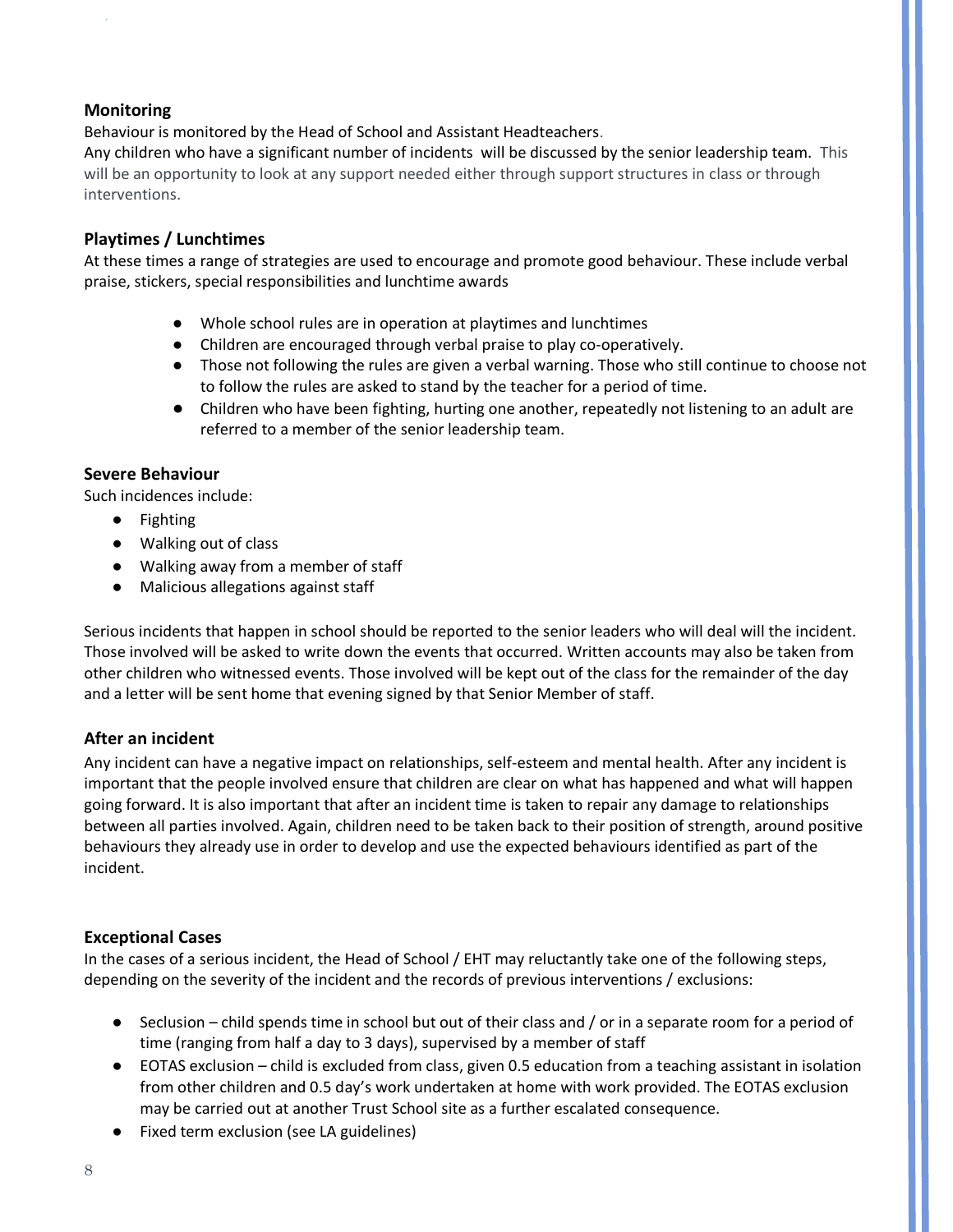● Permanent exclusion (see LA guidelines)

#### **Children with particular needs**

Some children with very specific difficulties find it hard to behave and they will be given further support by the school.

Additional support in place:

- A visual personal version of the traffic light system is provided for each child. This version has more stages, providing more opportunities for children to change their behaviour.
- Pastoral Support Worker Time is allocated for the child to see the PSW who will provide a tailor-made support programme both within and without of class aimed at addressing the particular behavioural / emotional needs of the child.
- Children who are on the SEN register for behaviour will have an Individual Behaviour Plan

#### **Consequences**

 $\sim 10^6$ 

From time to time there may be a need for further consequences. This will be done on a case by case basis and should be in discussion with SLT. This may involve time off the playground, directed play or working with a member of staff on behavioural techniques. After any consequence, staff need to spend time supporting the child to develop the expected behaviours, by first identifying and then building on the positive behaviours the child is already using, before moving into the behaviours that need development.

# **Safe Handling Procedures**

#### **Positive Handling**

From time to time there may be an individual child who will require the use of reasonable and appropriate force in order to protect the safety of the child and those around them. It will always be in the best interest of the child.

The term 'reasonable force' covers the broad range of actions used by staff that involves a degree of physical contact with pupils. Force is usually used either to control or restrain. This can range from guiding a pupil to safety by the arm through to more extreme circumstances such as breaking up a fight or where a student needs to be restrained to prevent violence or injury. 'Reasonable in the circumstances' means using no more force than is needed.

As mentioned above, school will generally use force to control pupils and to restrain them. Control means either passive physical contact, such as standing between pupils or blocking a pupil's path, or active physical contact such as leading a pupil by the arm out of a classroom.

Restraint means to hold back physically or to bring a pupil under control. It is typically used in more extreme circumstances, for example when two pupils are fighting and refuse to separate without physical intervention. School staff should always try to avoid acting in a way that might cause injury, but in extreme cases it may not always be possible to avoid injuring the pupil.

#### **Positive Handling Plans**

Once positive handling has taken place or if a child has an Individual Behaviour Plan which highlights this need, then the child will have a Positive Behaviour Plan. This will allow risk to be assessed and develop strategies in dealing with individuals. Parents are to be informed and consulted when Positive Handling Plans are developed.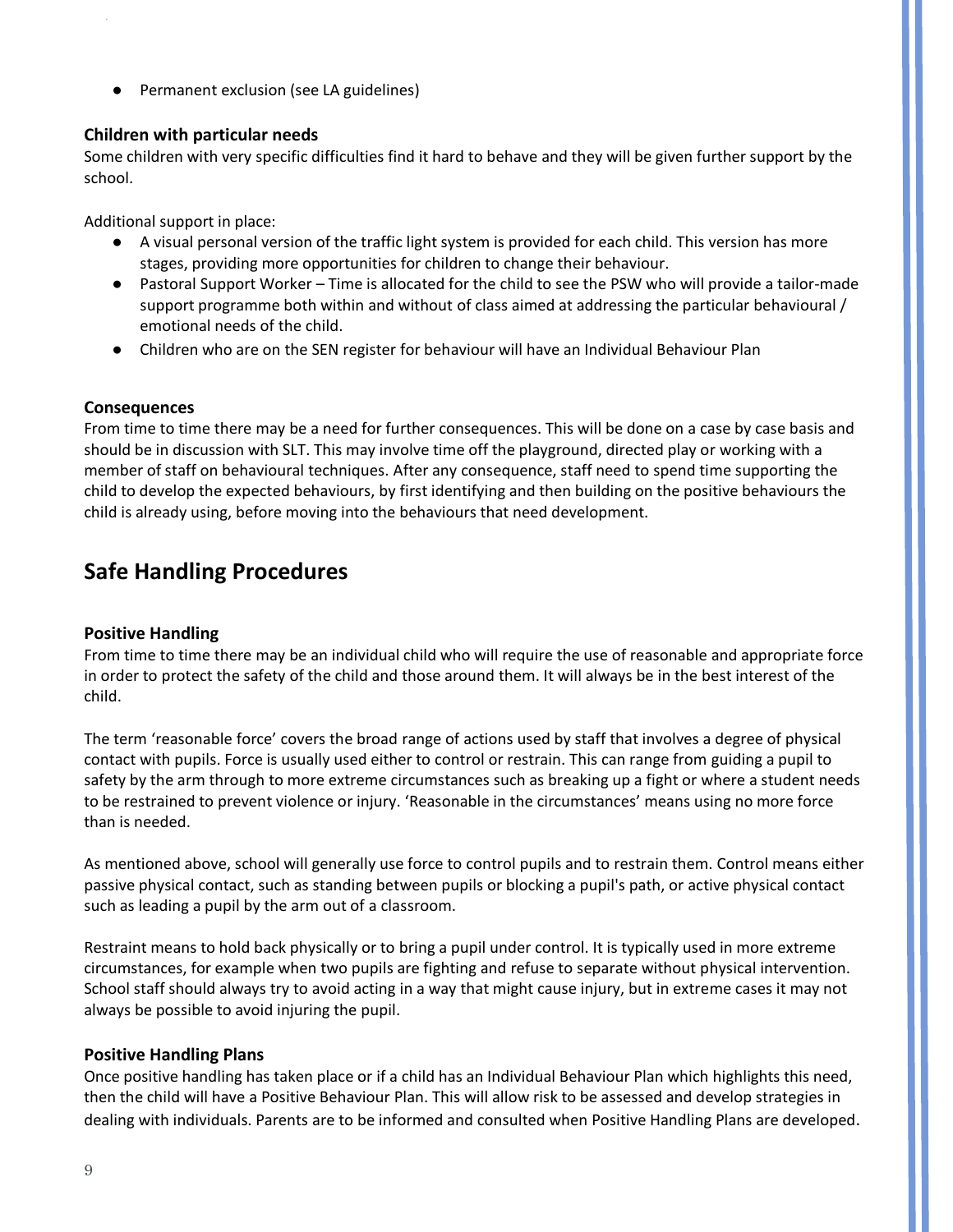#### **Behaviour out of School**

Disciplinary sanctions may be imposed even in relation to conduct that takes place outside the school premises where the school feel it is appropriate. (Cyber bullying etc).

#### **Paired Classes**

 $\sim 10^6$ 

Classes are paired up within their phase for when children need to go and reflect in another class on red – this is organised by the AHT

\*COVID restriction changes. Partner classes are not able to be accessed due to COVID bubble restrictions. Children will fill out their reflection sheets in class. If behaviour continues it may be necessary to call upon the Head of School earlier then during non COVID times to support the behaviour.

## **Antibullying**

**Principle 8 - The school will address bullying and prejudice motivated incidents.** The school takes bullying and prejudice motivated incidents seriously and any such conduct and behaviour will be carefully monitored and dealt with fairly and firmly. The school will take into account the specific guidance issued by the DfE on bullying including homophobic and transphobic bullying and bullying related to sexual orientation, transgender, disability, race and religion. Training will be given to members of staff to ensure they are aware of how to identify and to deal with such incidents.

This policy should be used and with reference to the Trust Anti-Bullying Policy.

#### **Monitoring**

The Head of School monitors the effectiveness of this policy on a regular basis. They also report to the governing body on the effectiveness of the policy and, if necessary, makes recommendations for further improvements.

The school keeps records of incidents of misbehaviour on CPOMS

The Executive Head/Head of School keeps a record of any pupil who is excluded for a fixed-term, or who is permanently excluded.

It is the responsibility of the governing body to monitor the rate of suspensions and exclusions, and to ensure that the school policy is administered fairly and consistently.

# **Equality Duty**

This policy is underpinned by the key principals of the Equality Act 2010. For cases of online /cyber bullying please refer to the Safeguarding and E Safety policies.

Under the Equality Act 2010 we have a duty not to discriminate against people on the basis of their age, disability, gender, gender identity, pregnancy or maternity, race, religion or belief and sexual orientation.

This policy has been equality impact assessed and we believe that it is in line with the Equality Act 2010 as it is fair, it does not prioritise or disadvantage any pupil and it helps to promote equality at this school.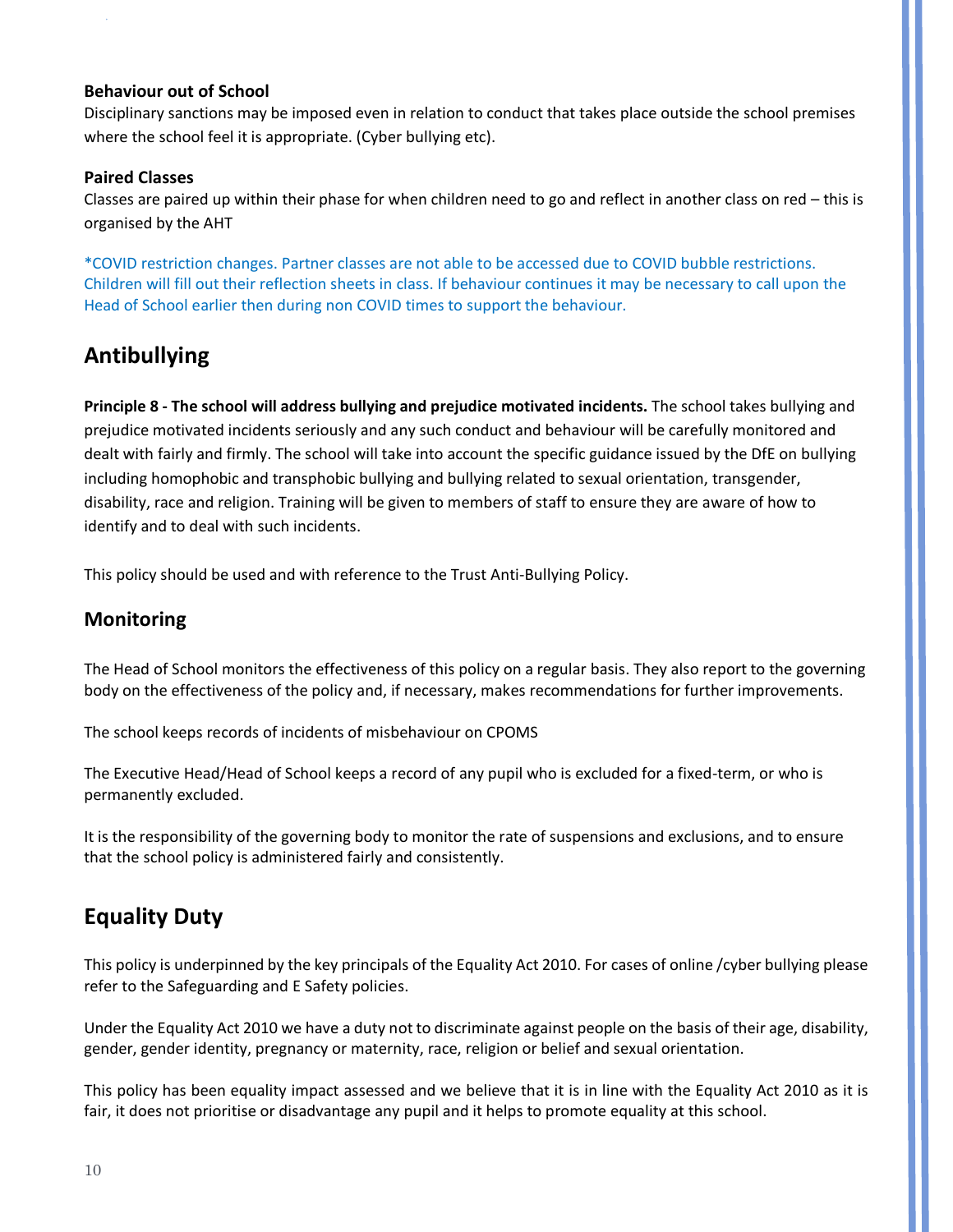The Trust Board will ensure, that in the cycle of policy reviews, that policies and practices are scrutinised to identify the effects they have on individuals or groups of people in relation to equality.

#### **Review**

 $\boldsymbol{\cdot}$ 

The Trust Board reviews this policy every two years. They governors may, however, review the policy earlier than this, if the government introduces new regulations, or if the Trust Board receives recommendations on how the policy might be improved.

### **Issue Status**

| Date                                                                    | <b>Issue Name</b>        | Date approved by | Review date |
|-------------------------------------------------------------------------|--------------------------|------------------|-------------|
|                                                                         |                          | <b>Trustees</b>  |             |
| <b>July 2016</b>                                                        | Version $1 -$ July 2016  |                  | Summer 2021 |
| September 2020                                                          | Version 2 - January 2021 |                  | Summer 2021 |
| January 2022                                                            | Version 3 - January 2022 | March 29th 2022  | Spring 2024 |
| Policy updated to include restorative practice guidance and information |                          |                  |             |
|                                                                         |                          |                  |             |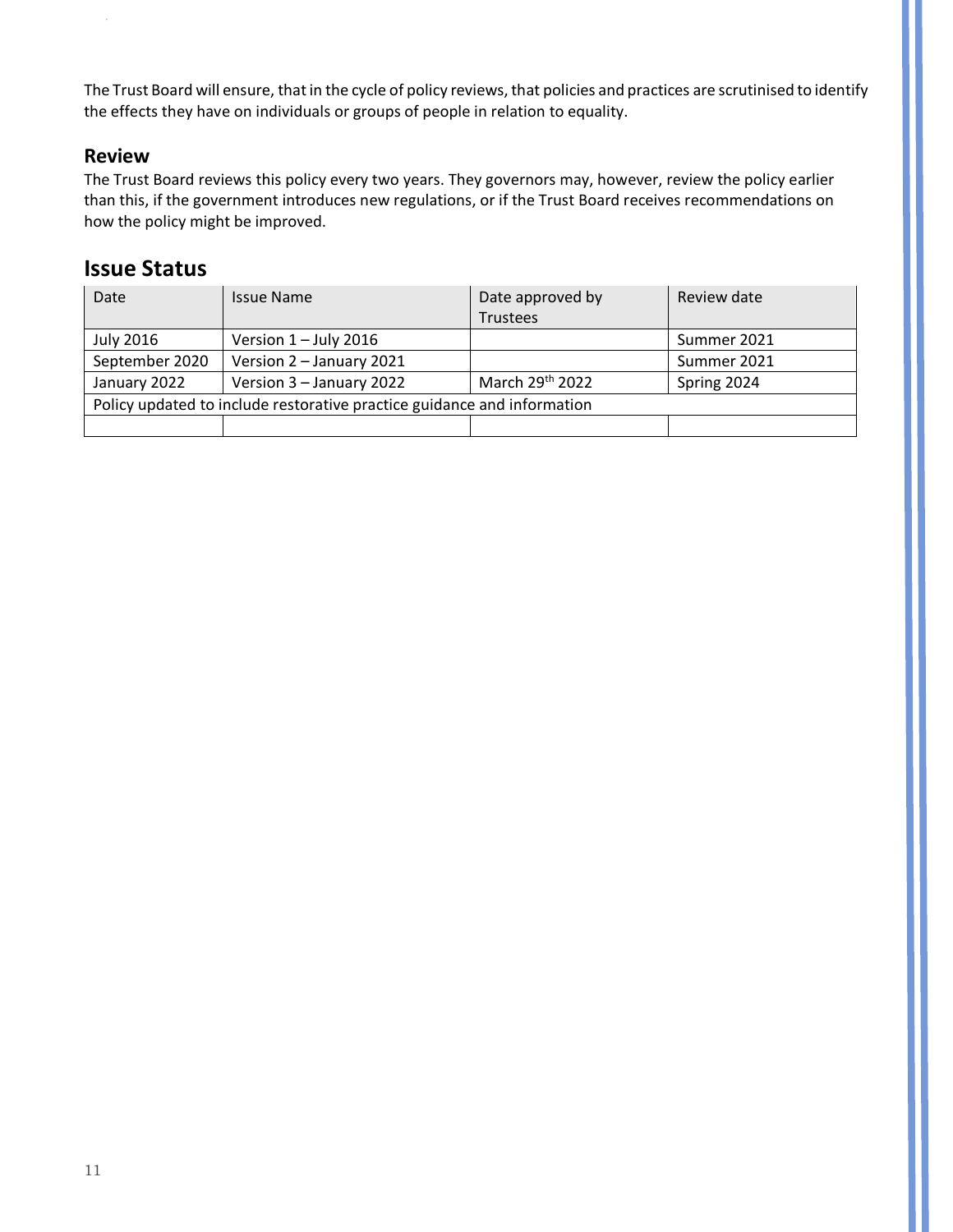# **Our Values**

We are kind and gentle We are honest We work hard We listen to each other We look after our school We accept responsibility for the things we do

# **The Restorative Approach**

At the heart of the restorative approach is the intention to resolve conflict that occurs between people through a peaceful and fair process in which all parties are heard and respected.

When our pupils find themselves in conflict or upset, we will ask them: -

- 1. What happened?
- 2. What did you feel inside when it happened?
- 3. How are you and who else has been affected?
- 4. What do you need to feel better? What does anyone else need?
- 5. What needs to happen to put things right?

Most situations can be dealt with fairly and promptly by using these questions, but if not, teachers can then refer to the traffic light system.

#### **UNIQUE STORIES What happened? What then? What was happening before?**

#### **THOUGHTS INFLUENCE FEELINGS**

What were you thinking when it happened? What did you feel inside when it happened? What were your thoughts and feelings before it happened? What was the hardest thing?

> **HARM AND AFFECT** How are you now? Who else has been affected?

#### **NEEDS**

What do you need to feel better? What do you need now? What do you need now to move on from this? What does anyone else need?

#### **PUTTING THINGS RIGHT TOGETHER – OWNERSHIP OF PROBLEM SOLVING**

What needs to happen to put things right? What does this look like? How does this leave you feeling? Are you ok with that? If you can't do this, what can you do?

# **Managing Behaviour**